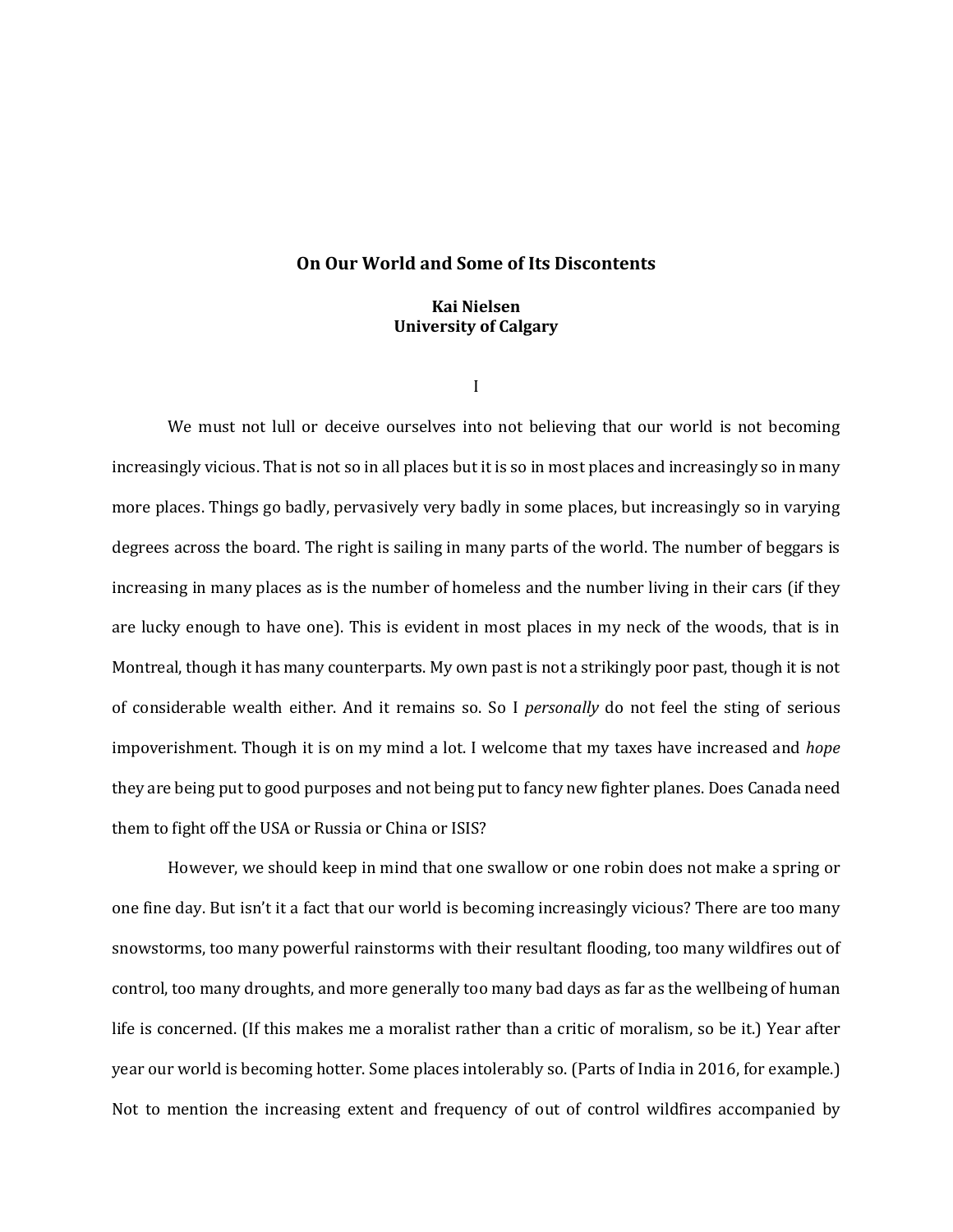reasonably nearby smaller ones. All the while these things make their extensive contribution to this viciousness along with the rich are getting richer and the poor poorer. It is clear enough that Trumplike people are pushing things along toward worsening ways. Accompanied by some of their more civilized counterparts it is clear enough they often don't give a damn about people though they deceptively claim to be their supporters. Trump has in that way conned many people. This is a contemporary counterpart of an old story. Think, for example, of Zola's narratives of some years ago. Remember his novel *Germinal.* And go further back in history. Keep in mind not only the formal change but the substantive change. There once were slaves and it still goes on thought not so fulsomely. Serfs did not have cars to sleep in nor did slaves. They had nothing like that to sleep in. And, if serfs are not enough, thinly veiled slavery still goes on in our supposedly slave-free world. Not only in Indonesia but in London in the United Kingdom as well. Think of who does the car washing in some car washing facilities in London. They are virtual slaves.

To say that the world is becoming more vicious is a hard saying and it is a hard pill to swallow. Many people who are in denial here will not swallow what I have been just asserting. But isn't that unwelcome account a telling it like it is? We must (morally must) take a careful non-evasive look at the world. Do I exaggerate in what I am asserting? I, of course, do not deny there are good people in the world. There clearly are. Where else would they be? In heaven? That this is so is evident and we should be grateful for that being so evident. But having that understanding does not add up to there being a good world or a just world or a world on the way to being just or good. But there is evidence, for what should be obvious, namely that there is *some* good in the world and some bits of justice. But to think our world is good is just a daydream. The badness, if we take it to head and to heart, is overwhelming. Too many of us turn a blind eye to what the gun lobby does in the U.S. and how the U.S. arms industry enables Saudi Arabia to slaughter away in Yemen including women and children and targeting hospitals.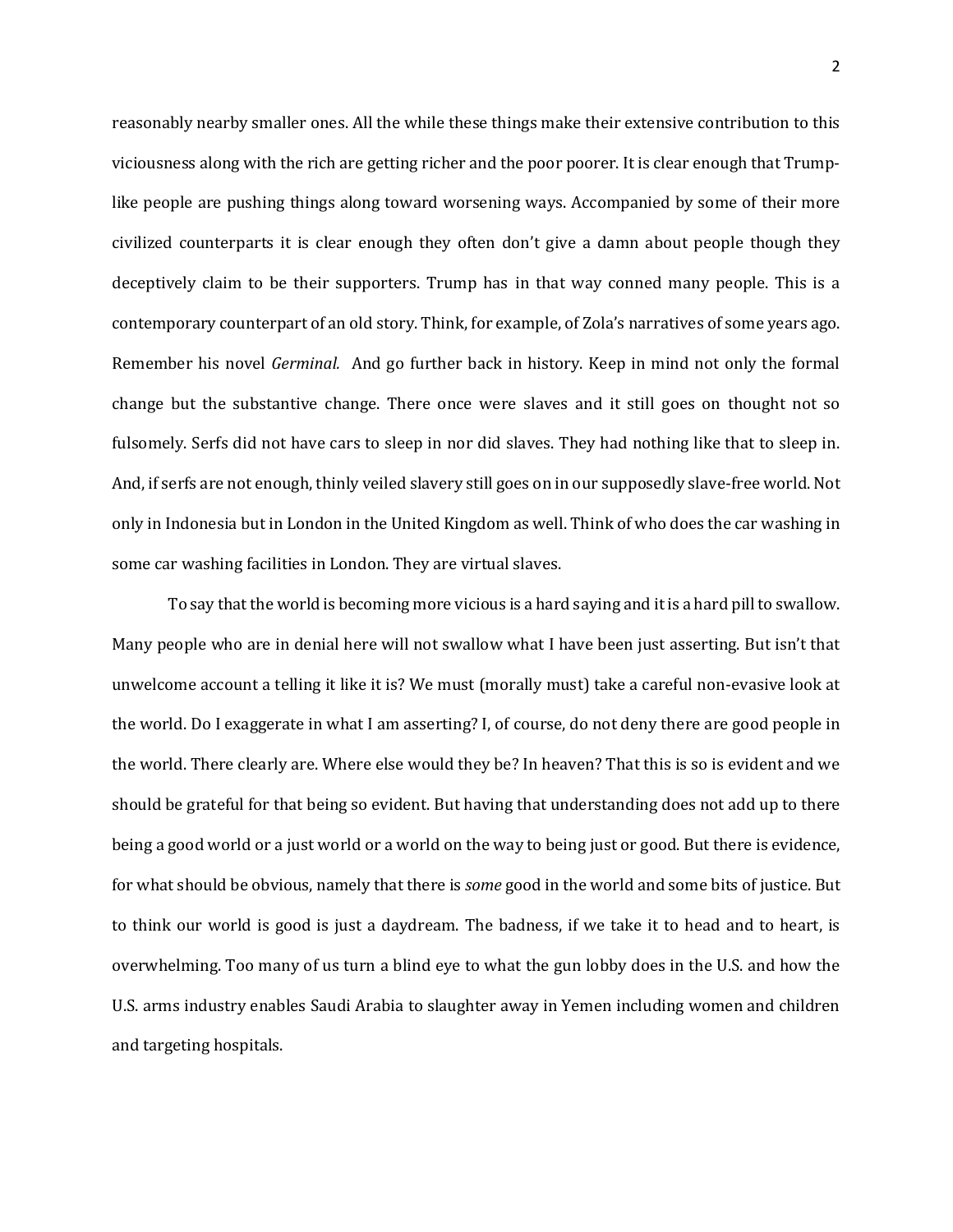The bits or kernels of goodness or of justice that there plainly are do not at all add up to a good world or a just world or to a world where a moral point of view prevails. It plainly reveals a vicious world. There is indeed a lot of evil in the world and not infrequently pervasively so. We should ask ourselves if something at least approximating a good and just world is just around the corner or if there is much of a probability or any probability that it ever will be so or even that a decent world will obtain. I *might* well be too pessimistic here. Yet it is still at least not unreasonable to struggle to make our world decent or even to make it a little more like something decent or even to make it go in the direction of decency. Surely there is a lot of indecency around. And it needs to be exculpated if possible. Think of the pervasive hidden slavery that goes on in the world, not just in Indonesia and like places but also in London with its counterparts. There is a declining probability of the world becoming decent with the right gaining in strength. Still, it is not unreasonable to vigorously and intelligently struggle for a world of decency. A decent world is perhaps not likely but it is not impossible. It is possible. And I don't mean just *logically* possible. It is logically possible that corn grows at the North or South Poles. We have had enough of Cartesianism.

If, for example, Bernie Sanders would have won the presidential election in the United States—a little counterfactual history—the United States would have gotten a little better. The United States would, for example, not sell so many arms to Saudi Arabia, Egypt and Israel. It would not be so strongly in the hands of corporate capitalism. That Sanders would have gotten the Democratic Party nomination was not impossible but it was unlikely. And he did not get it. The dominant rather conservative powers of the Democratic Party connived against him. But it was not just utopian to struggle on for his election. It was not like Jill Stein's. And even without Sanders getting the nomination, the vast support of the young that he did get will have its wholesome effect on U.S. politics. It has forced Clinton a little more to the left in assertion at least and, even more importantly, the next time after four years of corporate client Clinton, if climate change doesn't bless us with disaster, the Republican Party (the Grand Old Party of Lincoln) very well may have been reduced to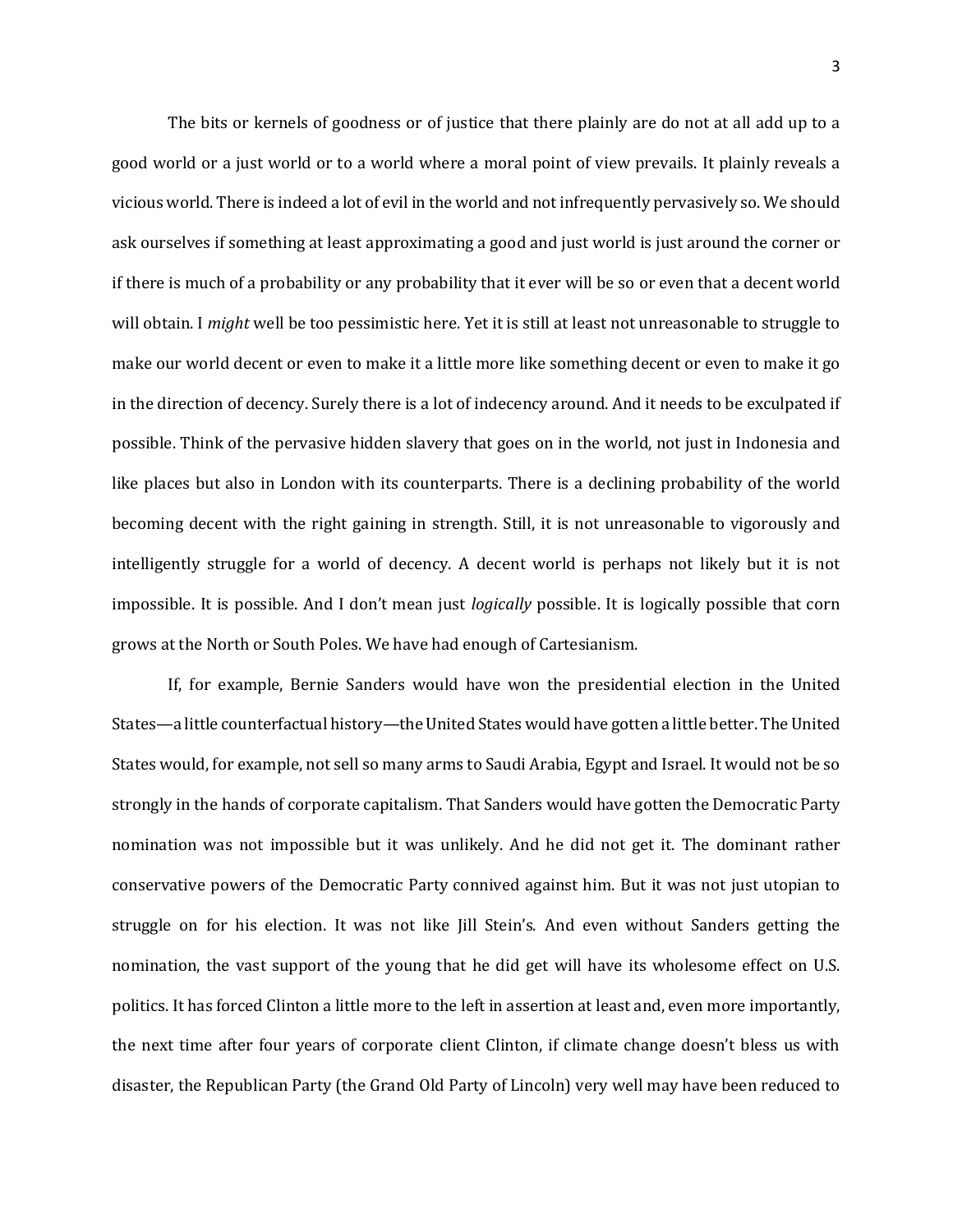a rump party or even utterly disappear as the 'funny money' party did in Canada. And the Democratic Party may well become the *de facto* conservative party of the United States, replaced on the progressive side by a Sanders' style social democratic party. A party that Sanders calls socialist but mistakenly so as he well knows. But it is social democratic in the tradition of Franklin Roosevelt. But it will have many of the elements of socialism. As he made very clear, he set out to defeat the corporate capitalist greedy dominance that it rides high in the United States. But unlike a genuine socialist, he is not for the public ownership of the means of production or state control of industry. But what is immediately possible is that we can have with Sanders the genuine possibility of a major party in Franklin Roosevelt's sense in the driver's seat four years hence from 2016. Sanders and many likeminded people are forming the structures for it. And after four years of Clinton's blessing gracing us, the extensive discontent that is very likely to have been well sustained and perhaps enhanced during her tenure such that a Sandernista Party will come into existence and that party will gain power in reaction to such conservative swerving. Clinton in bed with Goldman Sachs. We have a lot of discontent now and Clinton as president is likely to enhance it. How likely we do not know. But we, genuinely realistically have something to fight for to turn this increasingly bad world around. But I am glad concerning that outcome that I am not in the betting business. What will happen is clearly uncertain. But that should not and morally must not lessen our determination to struggle. Even if it comes to again and again losing. We must remember Brecht's determination.

### II

Sometimes even against the odds we should, both morally speaking and pragmatically speaking, knowing that what we committed to will likely be defeated, still go for, and vigorously for, what we are committed to. For example, for now (June 2016) I am (if indeed I could vote) for Bernie Sanders with enthusiasm and against both Clinton and against the glorious Trump if that becomes an issue. However, if I were *just* a neutral observer and predictor of what I take to be the normal and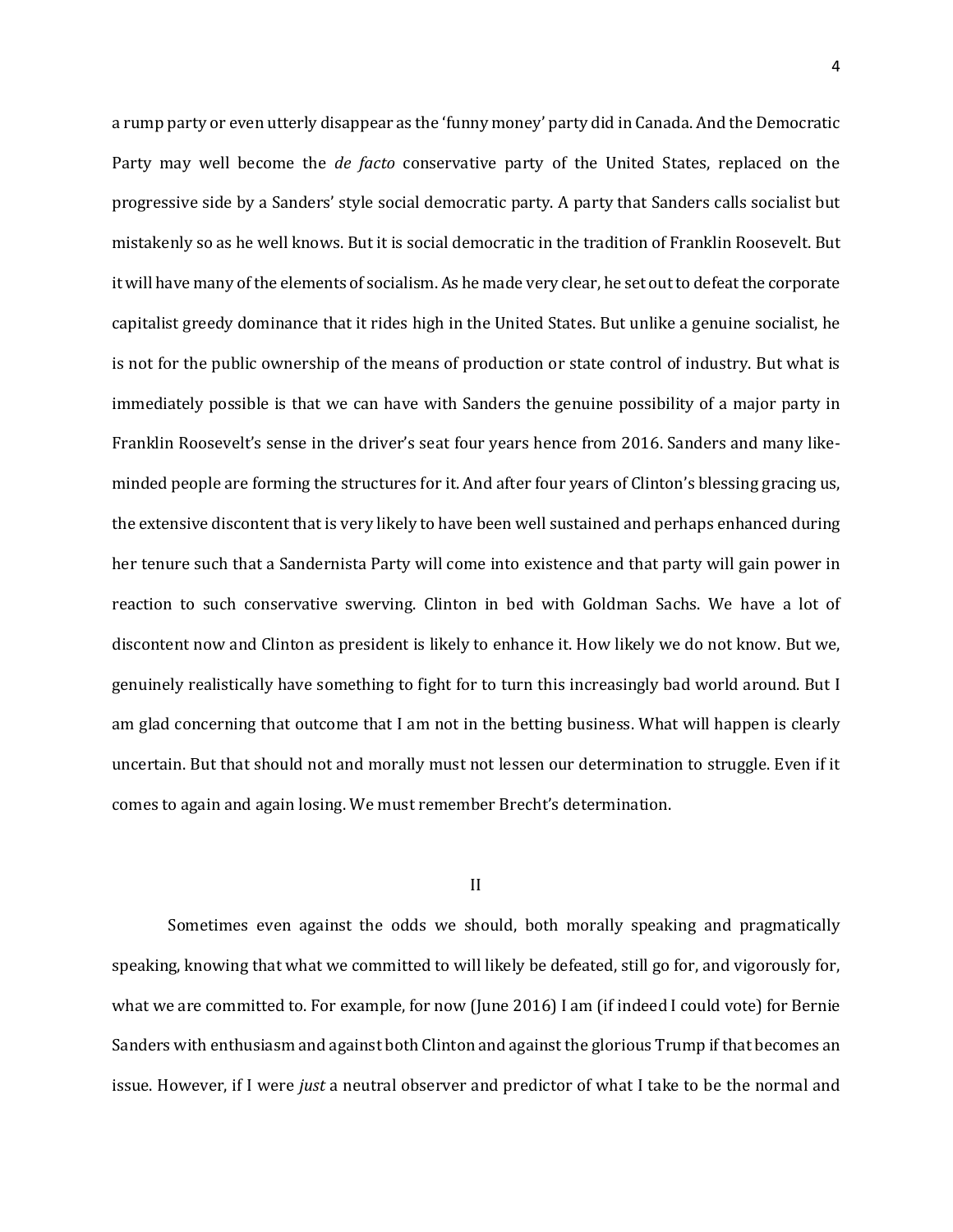well considered to be normal now (2016-17) I would bet on Clinton winning the Democratic nomination as being very likely to be so. The Democratic Convention later confirmed this. But that is not a matter of a voting preference but of predicting what will happen. It does not commit me to going with the flow. Indeed, I was both angry and sad at what happened to Sanders. But not surprised. I did not want that to happen but unfortunately I thought that it would. That sickens me. But it does not lessen my determination to fight back. We are moral agents not just observers and predictors. But we should distinguish what we think will happen and what we want to happen and what we will struggle to make happen. This is important for our being able to struggle effectively. Now (September 2016), I would, though bitterly, vote for Clinton against Trump as the least bad thing in the circumstances to do. Not circumstances that make me dance with joy.

When I respect my normative and political self and reflect, this is what I sadly believe will happen. When I am trying to ascertain and determine what is likely to happen it is one thing; what I think would be the best thing to happen is another. (I am not just talking about logical possibilities but about reasonable probabilities.) What I should do in the light of what is likely to be the case is still another matter. But that does not mean that I should fold my sails and go with the flow. Certainly not! In voting, if I could vote there, I would resolutely and delightedly vote for Sanders and hope, of course, that he would win. But I could still believe that it is likely, though not certain, that he will lose (which I discovered he did shortly after I first wrote this). I think that, and indeed confidently, it would be a very good thing if Sanders would have won. A good thing morally and politically but also rationally and reasonably. But when I think about what is just likely to happen, I think that we will have Clinton as the Democratic winner on the Democratic side in the election and that she will easily defeat Trump. (I regretfully became less confident of that later in July, 2016. Michael Moore later helped in this. *Whatever* we say concerning these matters, I don't think we need any moral philosophy or any other kind of philosophy here but rather some empirical scientific political considerations and some commonsense understanding. But even this does not settle the issue. There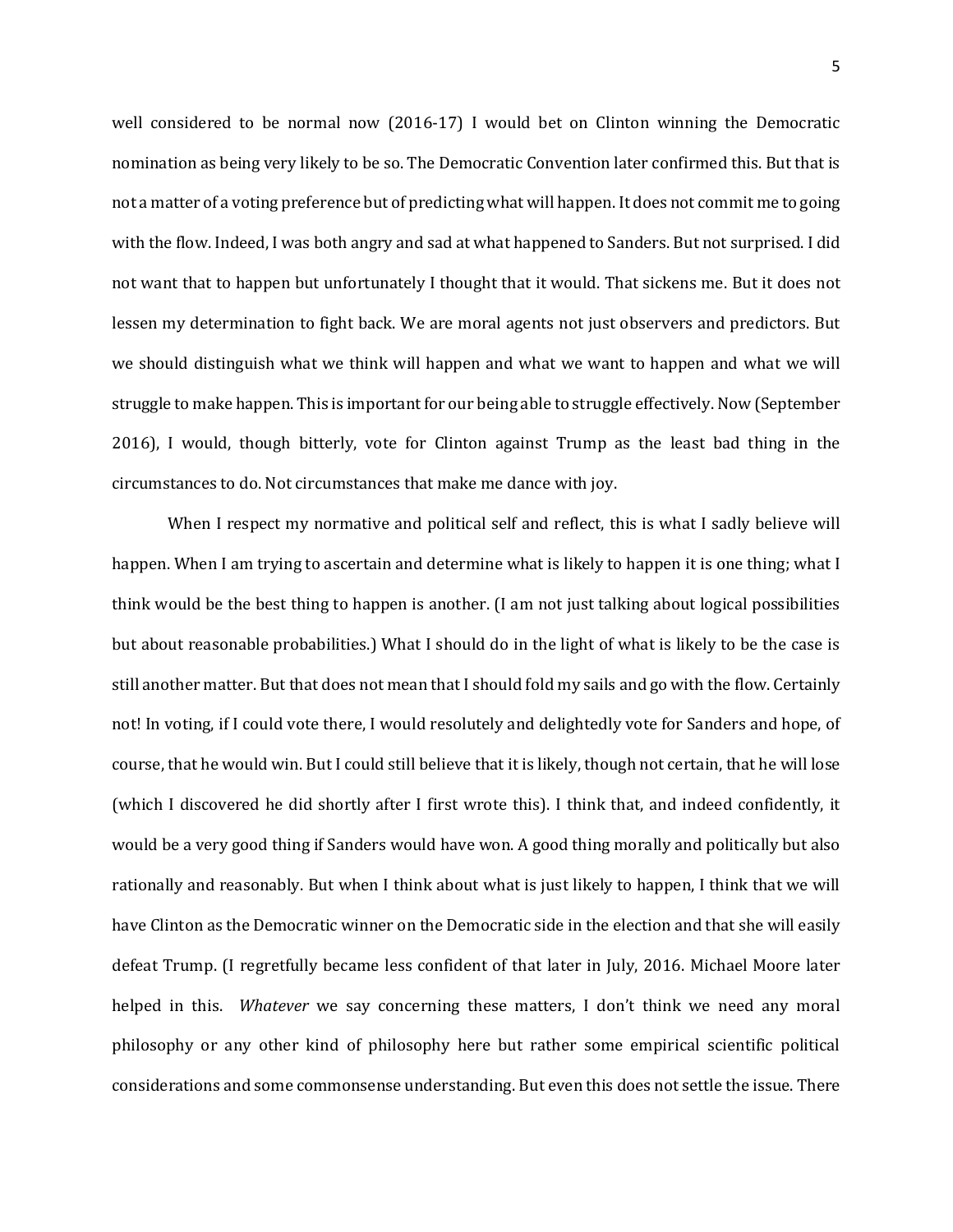are existential 'soul ripping' matters here that are sometimes rationally inescapable. We can always become couch potatoes. But that is to be evasive of our concern for humanity. Am I reduced to metaphor here? Well, sometimes metaphors do well. But it is always conceptually and logically possible to say what a metaphor is a metaphor of. However, sometimes there is no need to bother.

#### III

I shall turn now in the last part of this article to an illustration; to, that is, what is in reality a characterization of how in certain circumstances concerning our common experience where we make normative judgments, sometimes including moral judgments and sometimes even political moral judgments, that are groundless but also ones that are not either existential judgments or just routine banal judgments. For example, whether for a banality to have a chocolate milkshake or a vanilla milkshake. There are sometimes matters quite different from the above normative orientations or the milkshake example. They neither are existential judgments nor philosophical judgments nor banalities. They are, however, common matters. But there is no reason to think they are either grounded in reason or are just emotive or merely conventional or must be so.

To illustrate a choice that is not irrational or unreasonable and not philosophically imbued or of practical importance or even of theoretical interest but may be, and not infrequently is, of a Sartrean-Putnamian importance by illustrating a genuine choice that is, though unlike the Sartrean-Putnamian existential choices but like them in certain respects as by being personally important. But it is not like their existential choices. I will by contrast give a morally, politically and intellectually banal case that may be of considerable importance to the chooser or choosers, while neither being existential nor something that is empirically establishable and taken generally to be of importance. Nor is it like the milkshake case.

To exemplify, here is the case which for me was once an individual one that was then of considerable importance to me but clearly not of a moral or political or social importance or interest.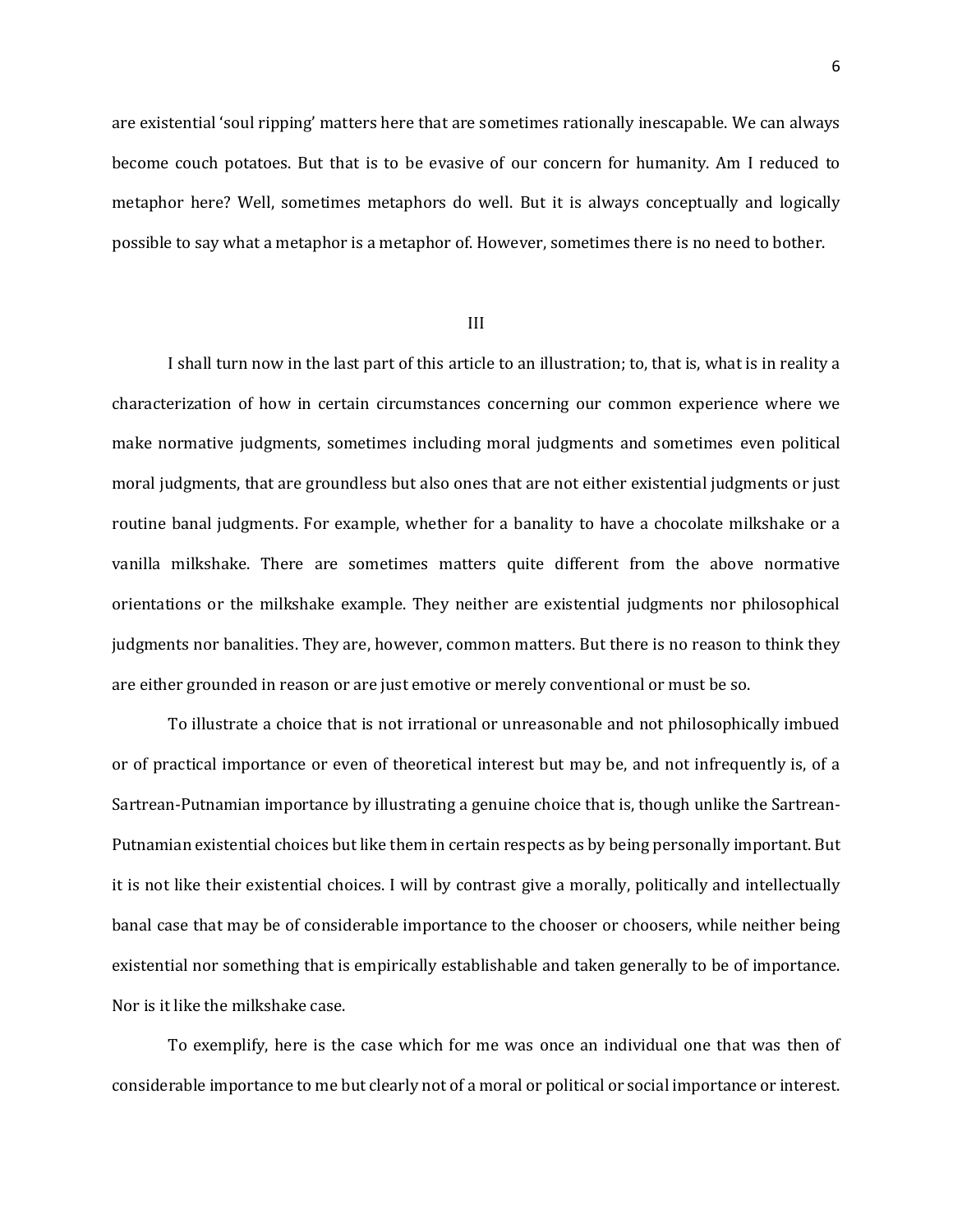My illustration is from my own life. The illustration is a non-ethical, non-political, non-social matter. Something that would not and should not be of interest to moral philosophers. During my senior year in high school in the middle of World War II I was a basketball player on my school's team. During my last year that team lost, except for me, what otherwise would have been its regular team of firststring players to the army draft during the war. This seriously weakened the team. I was registered to go into the Merchant Marine's officer training school but after graduation at the end of the school year so I did not have to go to the training school during the basketball playing season and that did not on my part inadvertently weaken things for the team. As a result, I could play basketball for the whole season. So I remained as one of the team's former first-string members still playing. I played in game after game without my former first-string mates. Purely by accident this happened to our team rather than to such an extent to the other teams we played against. I played then on a weaker team than I played on before that season. During that last year for me the army draft called away the other first-string members of the team such that in that last year the players whom I now played with were younger, less experienced players replacing our other senior players who went off to fight in the war. Undoubtedly because of that, as it turned out we lost game after game that year. One of them was killed in the Battle of the Bulge. I didn't quit but played on, trying as hard as I could to help the team. But in spite of my efforts it was to no avail. I have always assumed, though I did not know that it was so, that the opposing teams were lucky enough to not have been so seriously culled.

My struggles, my commitments, my judgments, my decisions concerning these struggles were not of moral or political significance but they were not of a chocolate-or-vanilla milkshake type either. They were for me then my heartfelt serious decisions to try to keep our team form going under. But they were not political decisions and commitments or otherwise moral ones. They were not reasondetermined decisions and commitments either. And though not reason-determined, they were not unreasonable or irrational ones. But they were also not rationalized ones. They were taken to heart by me with vigor. But they were not taken as moral duties. And others could understand that that